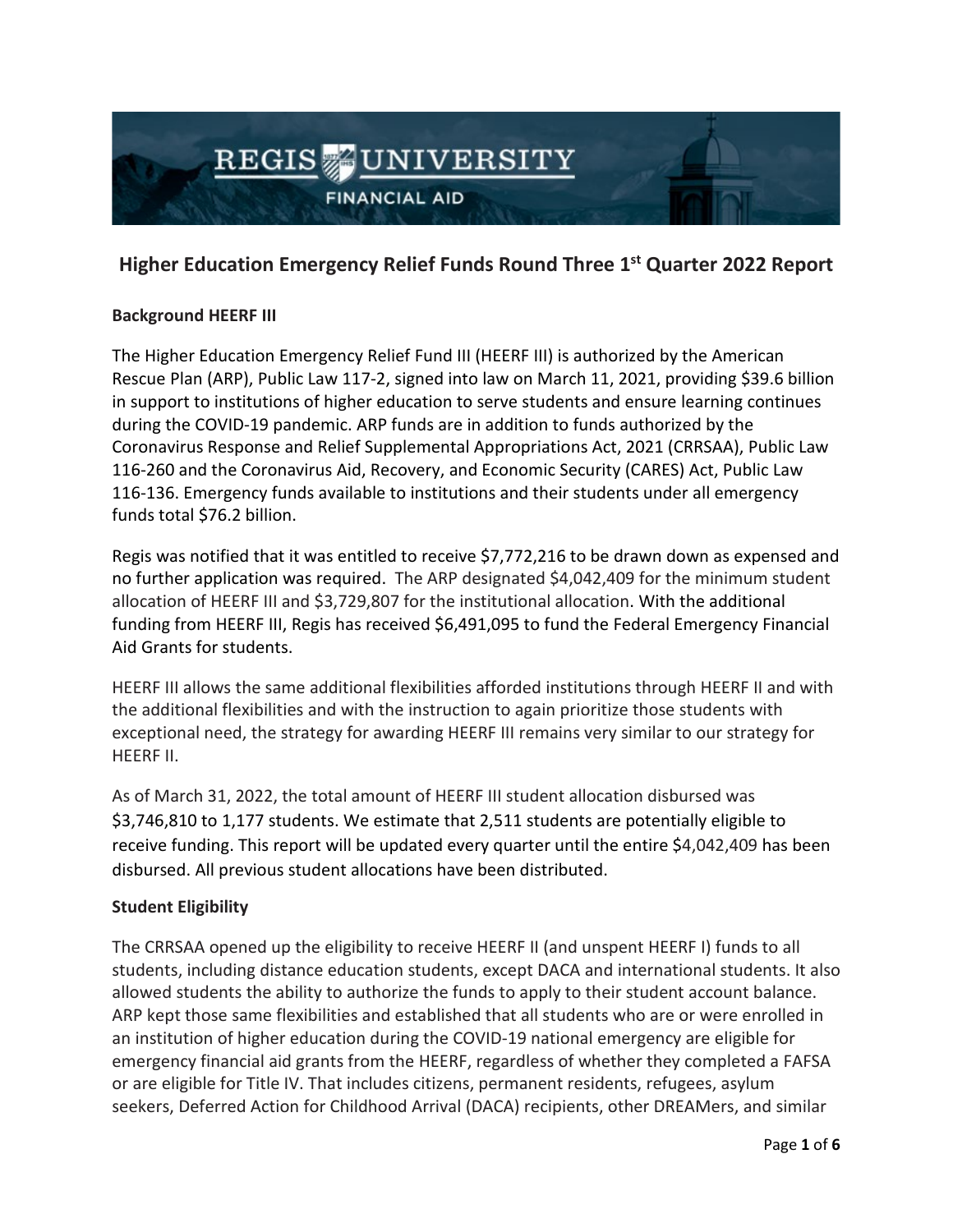undocumented students. International students may also receive HEERF. However, institutions must ensure that funds go to students who have exceptional need. The Department also encourages institutions to prioritize domestic students, especially undergraduates, in allocating this funding. This includes citizens, permanent residents, refugees, asylum seekers, DACA recipients, other DREAMers, and similar undocumented students. Regis posted notification of the application process for HEERF III on September 24, 2021 and a targeted email communication was sent to all students with an Estimated Family Contribution (EFC) as calculated on the 2021/2022 FAFSA of zero to 15,000. An application priority deadline date of Oct. 8, 2021 was set. All applications received as of that date were reviewed and students were notified of the amount of funding received. For students not receiving funding through this application process have been and continue to be encouraged to apply through the Regis University Distress Committee and/or speak with their Financial Aid Counselor.

# **Methodology**

The information below outlines the methods used by Regis University to determine student eligibility for HEERF III:

Students that reach out to the Regis University Distress Committee are reviewed to see if the student is eligible to receive HEERF III and then funds are awarded accordingly. This will continue until funds are depleted.

Through the application process, Regis prioritized the distribution of funds to eligible students demonstrating exceptional need and students were asked to certify their eligibility and describe expenses related to their costs of attendance (e.g. food, housing, course, materials, technology, healthcare, childcare, and transportation). The amount of funding granted was based on a combination of what the student requested, level of need, and available funding.

All income appeals have been and continue to be reviewed to see if a HEERF III award may be appropriate.

All Financial Aid counselors have been and continue to review individual circumstances during counseling sessions for potential HEERF III awards.

# **Notices**

# *Web Posting September 2021:*

## [Did Regis receive any American Rescue Plan \(HEERF III\) funding?](https://www.regisupdates.com/regis-quick-updates/regis-receives-higher-education-emergency-relief-funding-for-students)

Yes, On March 11, 2021 the American Rescue Plan (ARP), Public Law 117-2 was signed into law, authorizing the Higher Education Emergency Relief Fund III to provide \$39.6 billion in support to institutions of higher education to serve students and ensure learning continues during the COVID-19 pandemic.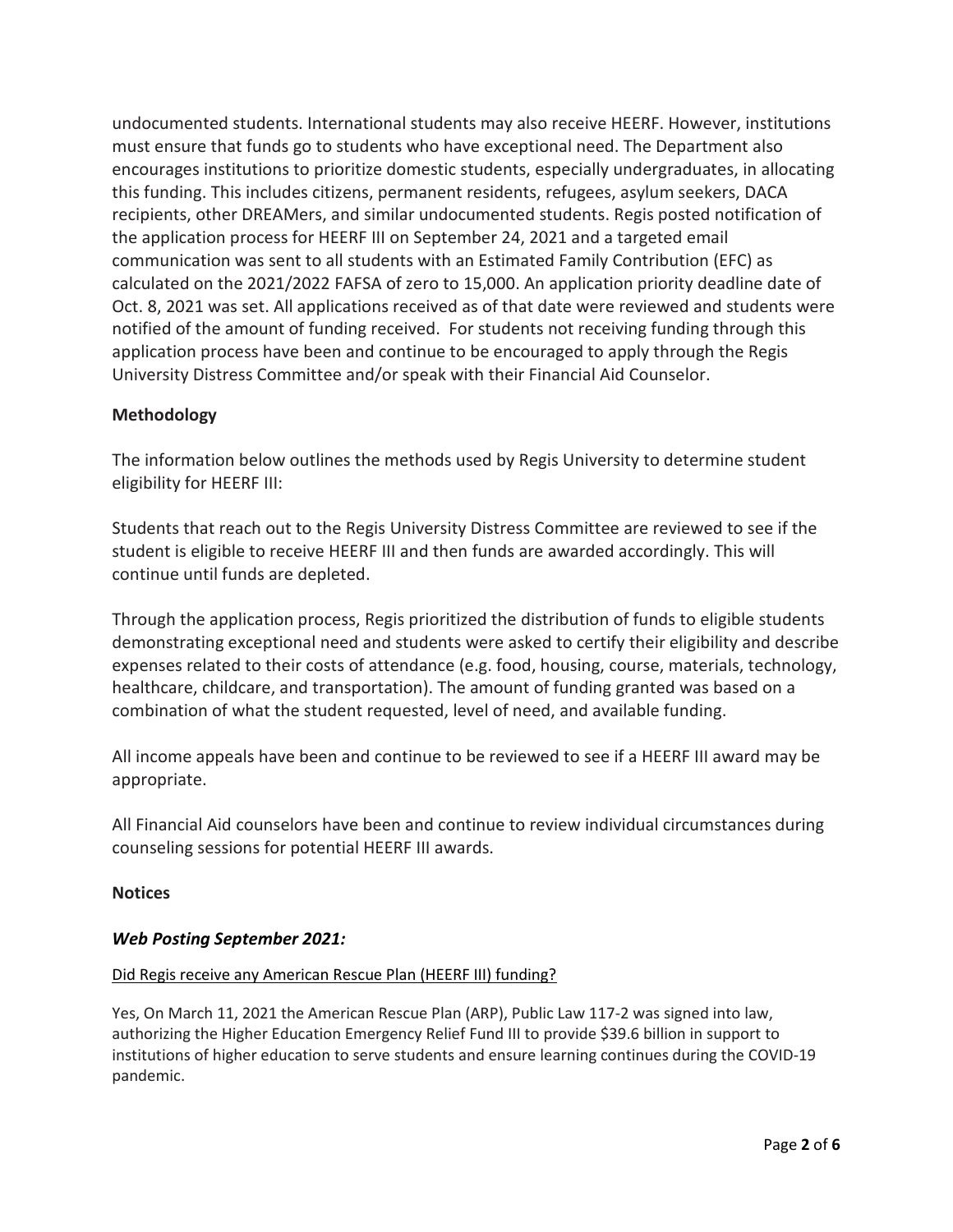The Higher Education Emergency Relief Funds (HEERF III) are to be distributed to help students with exceptional financial need for any component of the student's cost of attendance or for emergency costs experienced due to the coronavirus, such as tuition, food, housing, health care (including mental health care) or child care costs.

Institutions must prioritize students with exceptional need when allocating grants.

*Eligible students: Regis University will provide notice through RegisNet accounts to all students who have a 21/22 FAFSA on file with the Office of Financial Aid and an Estimated Family Contribution of 15,000 or less. Other students who believe they can demonstrate exceptional financial need and might be eligible can* [access the HEERF III Application](https://www.emailmeform.com/builder/form/M4ZbQ314lv8bIdr7)*. As funding is limited, students will be reviewed for funding based on their financial need as calculated by the FAFSA and the information provided in the application. Students receiving funding will be notified directly through RegisNet accounts and all other applicants will receive a general notice when funds have been depleted.*

If you are experiencing financial distress but you do not qualify or do not receive any funding from HEERF III, you may contact the Office of Student Affairs Emergency Funding Committee at [studentaffairs@regis.edu](mailto:studentaffairs@regis.edu) to apply for support.

## *Web Posting October 2021:*

#### [Did Regis receive any American Rescue Plan \(HEERF III\) funding?](https://www.regisupdates.com/regis-quick-updates/regis-receives-higher-education-emergency-relief-funding-for-students)

Yes, On March 11, 2021 the American Rescue Plan (ARP), Public Law 117-2 was signed into law, authorizing the Higher Education Emergency Relief Fund III to provide \$39.6 billion in support to institutions of higher education to serve students and ensure learning continues during the COVID-19 pandemic.

The Higher Education Emergency Relief Funds (HEERF III) are to be distributed to help students with exceptional financial need for any component of the student's cost of attendance or for emergency costs experienced due to the coronavirus, such as tuition, food, housing, health care (including mental health care) or child care costs.

Institutions must prioritize students with exceptional need when allocating grants.

*Eligible students: Regis University sent notice on 9/22/2021 through RegisNet accounts to all students who had a 21/22 FAFSA on file with the Office of Financial Aid and an Estimated Family Contribution of 15,000 or less that the HEERF III application was open. Notice was also posted on this website with a link to the HEERF III Application process for all other students. This application was open through October 8, 2021 and at this point has now been closed. Students receiving funding will be notified directly through RegisNet accounts and all other applicants will receive a general notice on this site when funds have been depleted.*

If you are experiencing financial distress but you do not qualify, did not apply, and/or have not received any funding from HEERF III, you may contact the Office of Student Affairs Emergency Funding Committee at [studentaffairs@regis.edu](mailto:studentaffairs@regis.edu) to apply for support.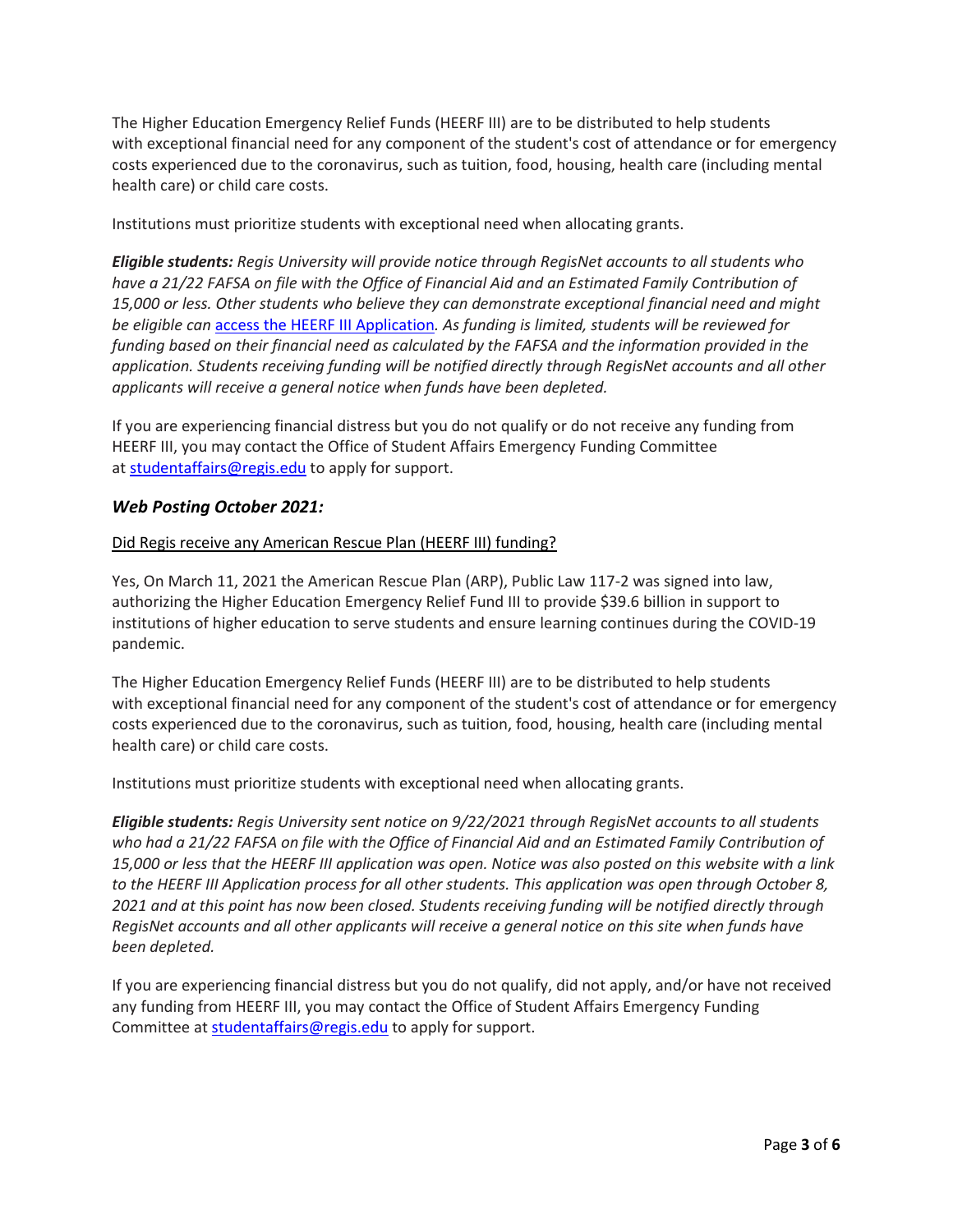## *Directed Email to Potentially Eligible Students:*



Hi Catherine,

We recently received funding from the U.S. Department of Education as authorized by the American Rescue Plan (ARP). The Higher Education Emergency Relief Funds (HEERF III) are to be distributed to help students with **exceptional financial need** for any component of the student's cost of attendance or for emergency costs experienced due to the coronavirus, such as tuition, food, housing, health care (including mental health care) or child care costs.

This email is to let you know that you *may* be eligible to receive a portion of this funding. If you apply and qualify to receive funding, you may choose to receive funds directly or you may select to have these funds applied to your current balance with the Office of Student Accounts.

To apply, please complete the online application a[t HEERF III Application.](https://www.emailmeform.com/builder/form/M4ZbQ314lv8bIdr7)

All applications received by **October 8, 2021** will be reviewed the week of October 11, 2021 and our office will notify you directly if we are able to offer you HEERF III funding.

Thank you,

## **Cindy Hejl, Director of Financial Aid| Regis University**

3333 Regis Blvd., Denver, CO 80221 A-10 **P** 303.458.4126 | **TF** 800.568.8932 x4126 | **E** [RUfinancialaid@regis.edu](mailto:RUfinancialaid@regis.edu) | **regis.edu/financialaid**

#### **JUNIVERSITY**  ${\tt REGIS}$  ,

For your privacy and security, Regis University requires all email communications to be sent using regis.edu accounts. Therefore, all University students, faculty and staff, whether part-time or full-time, should regularly check their regis.edu email account for official University notifications regarding classes, financial aid, payment due dates, and other important information.

*Personal Email to Student When Application Approved:*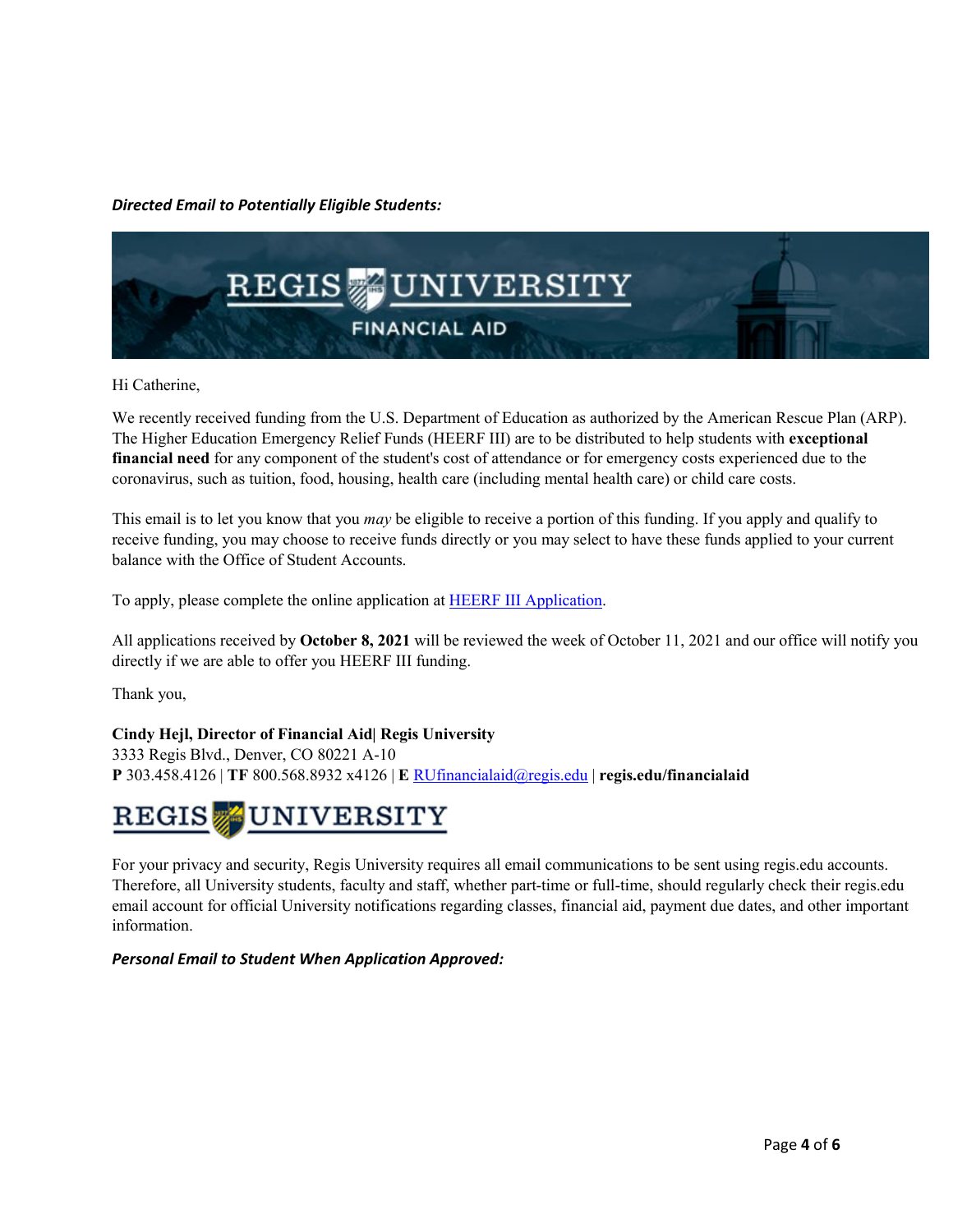

Hi Catherine,

Thank you for submitting your application for the Higher Education Emergency Relief Fund (HEERF) Grant.

This email is to let you know that you were approved for a HEERF Grant which will be refunded to you through the Office of Student Accounts. If you set up direct Deposit through the Ranger Portal, your HEERF Grant will be sent to the bank account we have on file. If you did not set up direct deposit, a paper check will be mailed to you next week. Please note that the amount of your grant can be seen on your Offer letter through the Ranger portal; however, this grant does not impact your current financial aid offer. The amount you requested may be different than the amount you actually received based on available funding.

Thank you,

# **Cindy Hejl, Director of Financial Aid| Regis University**

3333 Regis Blvd., Denver, CO 80221 A-10 **P** 303.458.4126 | **TF** 800.568.8932 x4126 | **E** [RUfinancialaid@regis.edu](mailto:RUfinancialaid@regis.edu) | **regis.edu/financialaid**

## UNIVERSITY  $\operatorname{REGIS}$  ,

For your privacy and security, Regis University requires all email communications to be sent using regis.edu accounts. Therefore, all University students, faculty and staff, whether part-time or full-time, should regularly check their regis.edu email account for official University notifications regarding classes, financial aid, payment due dates, and other important information.

*Personal Email to Student When Application Approved (Authorization Received):* 



Hi Catherine,

Thank you for submitting your application for the Higher Education Emergency Relief Fund (HEERF) Grant.

This email is to let you know that you were approved for a HEERF Grant. You authorized Regis University, through your HEERF application, to apply the HEERF funds to your Regis University student account. The